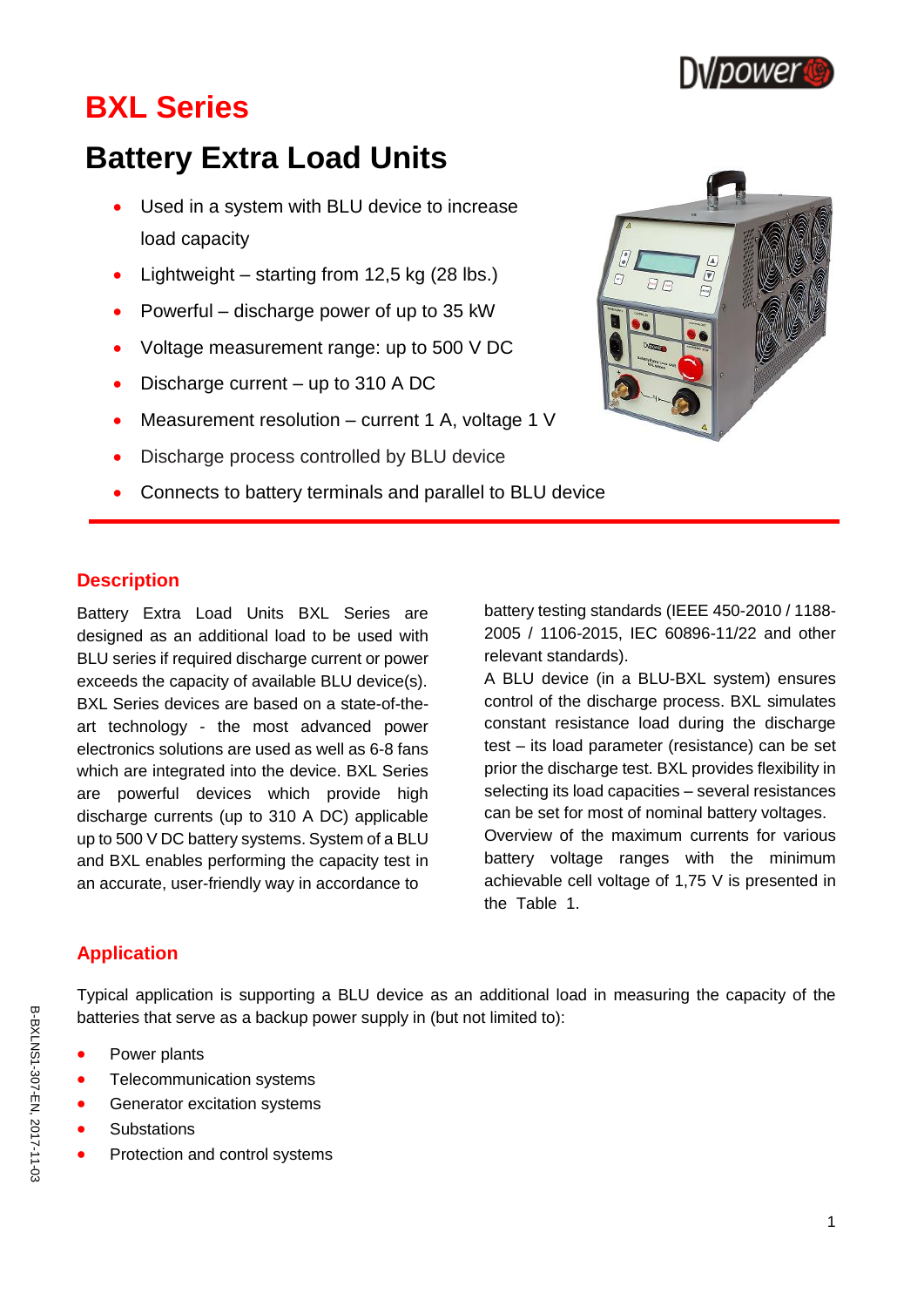

|                                                  |       | <b>Maximum currents (A)</b> |              |              |
|--------------------------------------------------|-------|-----------------------------|--------------|--------------|
| <b>Battery voltage</b><br>Nom.<br><b>Min/Max</b> |       | <b>BXL-A</b>                | <b>BXL-T</b> | <b>BXL-V</b> |
| $6\phantom{1}6$                                  | 5,25  | 59                          | 74           | 11           |
|                                                  | 7,05  | 80                          | 100          | 15           |
| 12                                               | 10,5  | 119                         | 156          | 26           |
|                                                  | 14,1  | 160                         | 210          | 35           |
| 24                                               | 21,0  | 186                         | 230          | 55           |
|                                                  | 28,2  | 250                         | 310          | 75           |
| 48                                               | 42,0  | 186                         | 230          | 115          |
|                                                  | 56,4  | 250                         | 310          | 155          |
| 60                                               | 52,5  | 81                          | 185          | 141          |
|                                                  | 70,5  | 110                         | 250          | 190          |
|                                                  | 96,3  | 119                         |              | 96           |
| 110                                              | 129,3 | 160                         |              | 130          |
| 120                                              | 105,0 | 134                         |              | 107          |
|                                                  | 141,0 | 180                         |              | 145          |
| 220                                              | 192,5 | 67                          |              | 85           |
|                                                  | 258,5 | 90                          |              | 115          |
|                                                  | 210,0 | 67                          |              | 93           |
| 240                                              | 282,0 | 90                          |              | 125          |
|                                                  | 300,0 |                             |              | 34           |
| 480                                              | 500,0 |                             |              | 55           |
| Weight (kg / lbs)                                |       | 12,5/28                     | 12,5/28      | 16/35        |
| <b>Max Power (kW)</b>                            |       | 25,4                        | 17,5         | 35,0         |
| Table 1                                          |       |                             |              |              |

#### **Connecting BXL to Battery**

The BXL devices should be connected to a battery system at the same points as a BLU device – BLU, BXL and the battery are all connected in parallel. The current clamp needs to be used in order to provide the information to BLU on current drawn from the battery by BXL. The BLU regulates discharge process according to current value measured by the current clamp.

Connection between BLU and BXL device is established by the EXT LOAD TRIGGER channel on a BLU instrument (as show in the Figure 1), enabling the discharge process on BXL to start simultaneously with a BLU and be initiated by a BLU.

In case of multiple BXL devices connection, channels CONTROL OUT/IN are used for the discharge process triggering. Number of BXL devices that can be used with a BLU is not limited – the only limitation is the maximum current that can be measured by the available current clamp.



Figures 1: BLU + BXL to battery connection diagram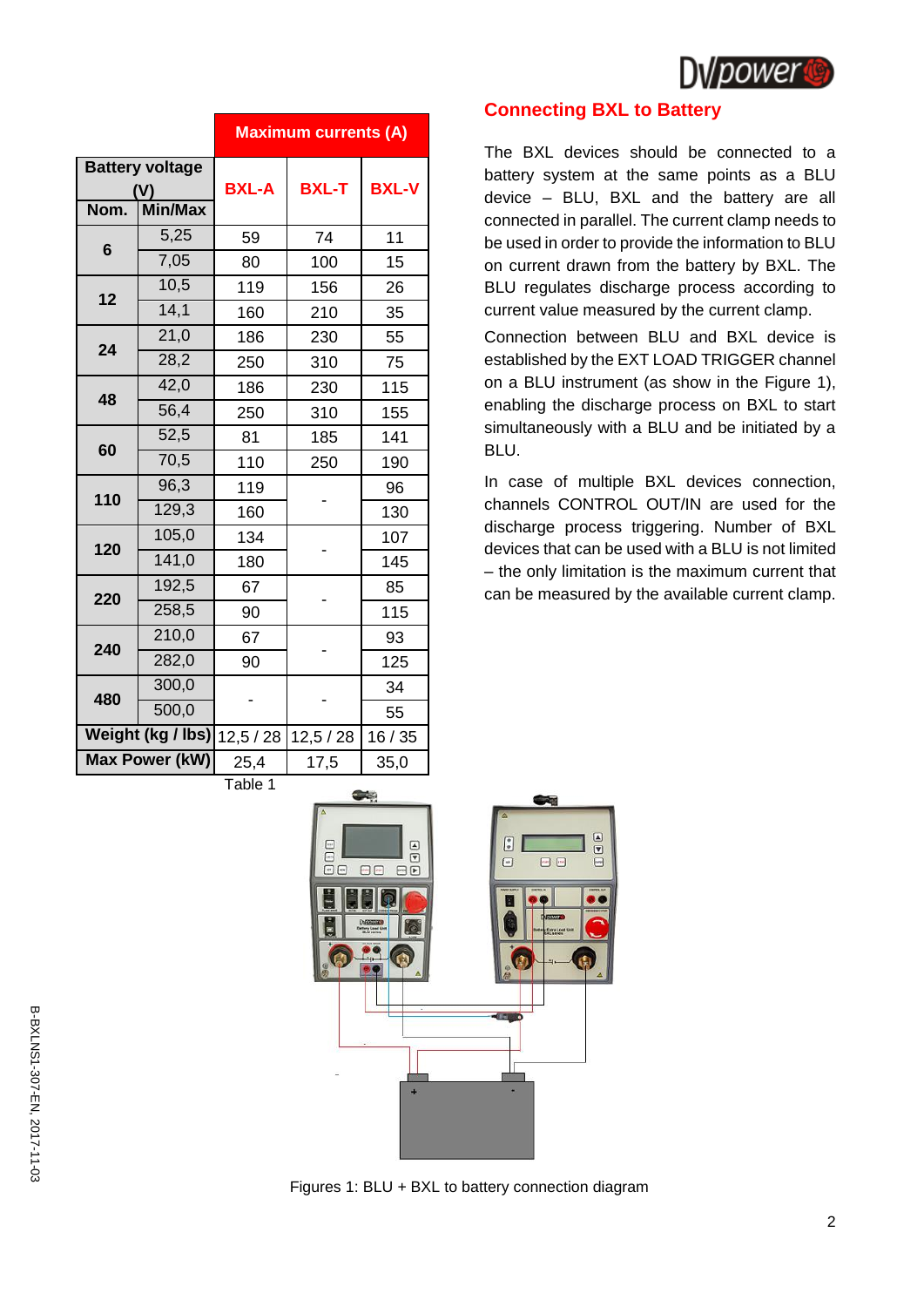

## **BXL Series - models**

### BXL-A

|  | designed for parallel operation with BLU-A series    |
|--|------------------------------------------------------|
|  | applicable to $5,25$ V $-$ 300 V DC battery voltages |
|  | weight $-12,5$ kg (28 lbs.)                          |
|  | discharge power $-$ up to 25,4 kW                    |
|  | discharge current $-$ up to 250 A                    |

#### BXL-T

|  | designed for parallel operation with BLU220T device |
|--|-----------------------------------------------------|
|  | applicable to $5,25$ V – 70,5 V DC battery voltages |
|  | weight $-12,5$ kg (28 lbs.)                         |
|  | discharge power $-$ up to 17,5 kW                   |
|  | discharge current $-$ up to 310 A                   |

# BXL-V

|  | designed for parallel operation with BLU360V device |
|--|-----------------------------------------------------|
|  | applicable to $5,25$ V $-500$ V DC battery voltages |
|  | weight $-16,0$ kg (35 lbs.)                         |
|  | discharge power $-$ up to 35 kW                     |
|  | discharge current $-$ up to 190 A                   |

# **Accessories**

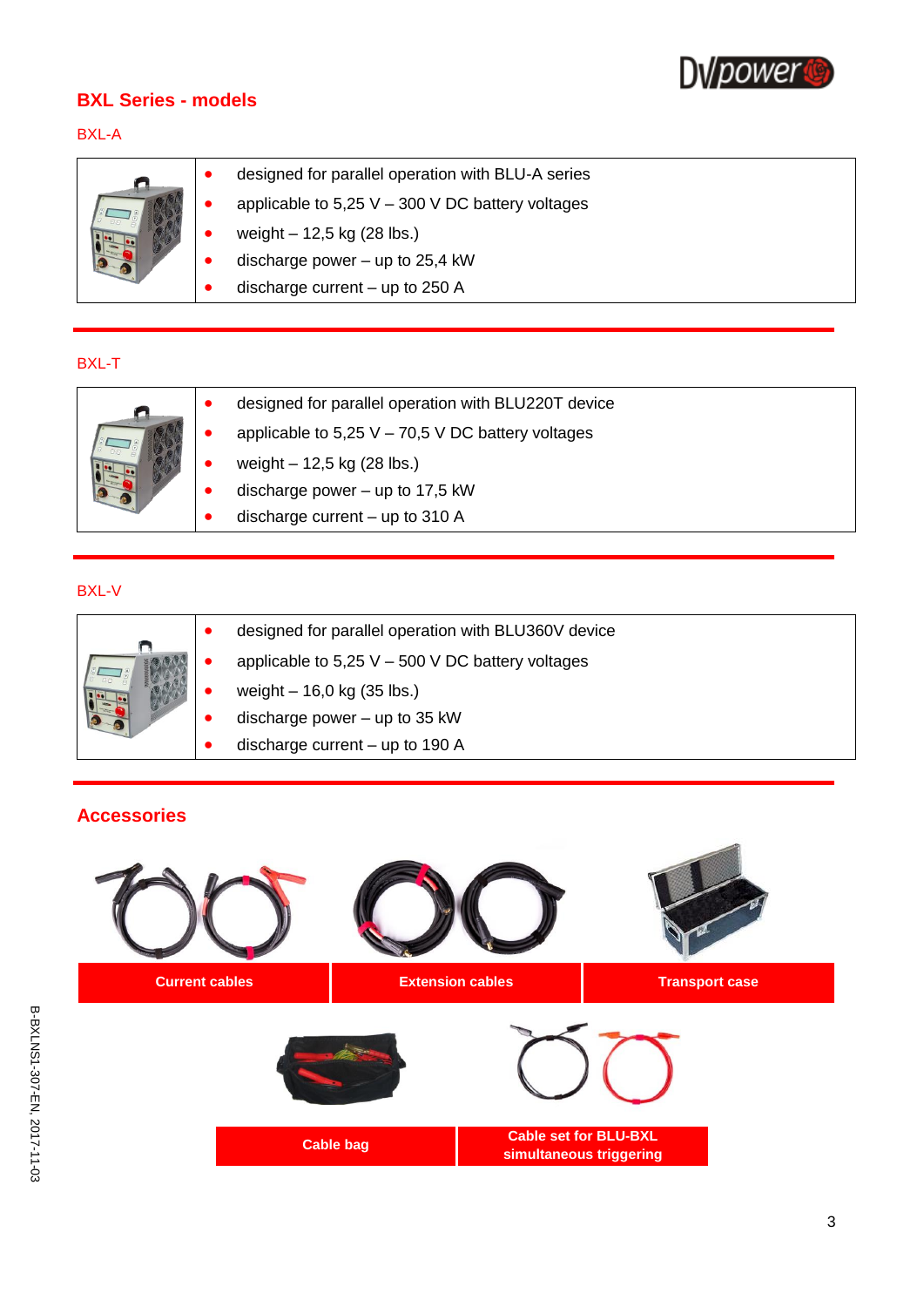

# **Technical Data**

#### **Mains Power Supply**

- Connection according to IEC/EN60320-1; C320
- Voltage:
	- 90 V 264 V AC, 50 / 60 Hz, single-phase
- Input power: 200 VA
- Fuse 2 A / 250 V, type F

#### **Dimensions and Weights**

| <b>Model</b> | <b>Dimensions</b>                        | Weight             |
|--------------|------------------------------------------|--------------------|
| <b>BXL-A</b> | 560 x 221 x 355 mm<br>22 x 8.7 x 14 in   | 12,5 kg<br>28 lbs. |
| <b>BXL-T</b> | 560 x 221 x 355 mm<br>22 x 8.7 x 14 in   | 12,5 kg<br>28 lbs. |
| <b>BXL-V</b> | 730 x 221 x 355 mm<br>28.7 x 8.7 x 14 in | 16 kg<br>35 lbs.   |

#### **Maximum discharge current & power**

| <b>Model</b> | <b>Current</b> | <b>Power</b> |
|--------------|----------------|--------------|
| <b>BXL-A</b> | 250A           | 25,4 kW      |
| <b>BXL-T</b> | 310 A          | 17,5 kW      |
| <b>BXL-V</b> | 190 A          | 35,0 kW      |

#### **Measurement**

#### **Internal voltage measurement**

| <b>Model</b> | Range         | <b>Resolution</b> |
|--------------|---------------|-------------------|
| <b>BXL-A</b> | $0 - 300 VDC$ | 1 V               |
| <b>BXL-T</b> | $0 - 75$ V DC | 1 V               |
| <b>BXL-V</b> | $0 - 500 VDC$ | 1 V               |

Typical accuracy:  $\pm 0.5\%$  of reading  $\pm 1$  V

#### **Internal current measurement**

| <b>Model</b> | Range          | <b>Resolution</b> |
|--------------|----------------|-------------------|
| <b>BXL-A</b> | $0 - 300$ A DC | 1 A               |
| <b>BXL-T</b> | $0 - 450$ A DC | 1 A               |
| <b>BXL-V</b> | $0 - 250$ A DC | 1 A               |

Typical accuracy:  $\pm$  0,5% of reading  $\pm$  1 A

#### **Warranty**

3 years

#### **Display**

- LCD screen 16 characters by 2 lines,
- LCD display with backlight, visible in bright sunlight

#### **Environment conditions**

- Operating temperature: -10 °C to +45 °C / 14 °F to +113 °F
- Storage & Transportation temperature: -40 °C to +70 °C / -40 °F to +158 °F
- Maximum relative humidity 95% for temperatures up to 31 °C (88 °F), decreasing linearly to 40% relative humidity at 55 °C (131 °F)
- Pollution degree: 2

#### **Applicable Standards (for BLU-BXL system)**

- **IEEE 450-2010, IEEE 1188-2005, IEEE** 1106-2015, IEC 60896-11, IEC 60896-22 and other relevant standards
- Installation/overvoltage: category II
- Pollution: degree 2
- **Safety** 
	- Low Voltage Directive: Directive 2014/35/EU (CE conform) Applicable standards, for a class I instrument, pollution degree 2, Installation category II: IEC EN 61010-1
- Electromagnetic Compatibility: - Directive 2014/30/EU (CE conform) \_Applicable standard: EN 61326-1
- CAN/CSA-C22.2 No. 61010-1

*All specifications herein are valid at ambient temperature of + 25 °C /+ 77°F and recommended accessories. Specifications are subject to change without notice*